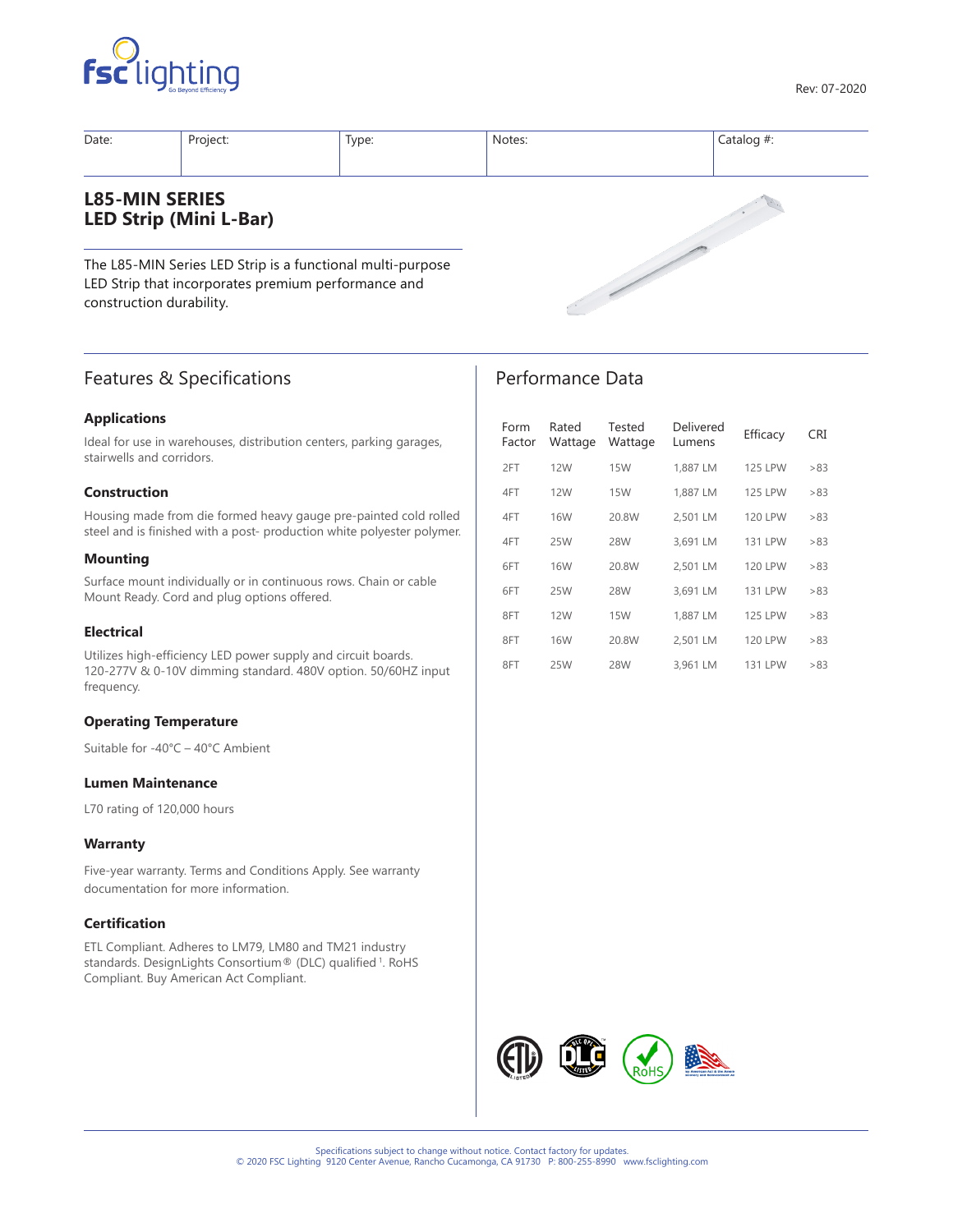

# Catalog Ordering

# Sample Part # L8548-4254-H1-MIN

| L85                         |                |                                                                                                                                                                                                                                                                                                                                                                                                                                                      |   |                                                                                                                                                                                                                                                       |   |                                               |                                                                                                                                                                                             |   |
|-----------------------------|----------------|------------------------------------------------------------------------------------------------------------------------------------------------------------------------------------------------------------------------------------------------------------------------------------------------------------------------------------------------------------------------------------------------------------------------------------------------------|---|-------------------------------------------------------------------------------------------------------------------------------------------------------------------------------------------------------------------------------------------------------|---|-----------------------------------------------|---------------------------------------------------------------------------------------------------------------------------------------------------------------------------------------------|---|
| 1                           | $\overline{2}$ | 3                                                                                                                                                                                                                                                                                                                                                                                                                                                    | 4 | 5                                                                                                                                                                                                                                                     | 6 | 7                                             | 7                                                                                                                                                                                           | 7 |
| 1 - Series                  |                | 2 - Length in Inches/Wattage                                                                                                                                                                                                                                                                                                                                                                                                                         |   | 3 - Color Temp (CCT)                                                                                                                                                                                                                                  |   | 4- Transmission/# of Bars                     |                                                                                                                                                                                             |   |
| L85                         |                | 24 - 212 (2' Fixture/ 2' - 12 Watt Light Bar)<br>48 - 212 (4' Fixture/ 2' - 12 Watt Light Bar)<br>48 - 416 (4' Fixture/ 4' - 16 Watt Light Bar)<br>48 - 425 (4' Fixture/ 4' - 25 Watt Light Bar)<br>72 - 416 (6' Fixture/ 4' - 16 Watt Light Bar)<br>72 - 425 (6' Fixture/ 4' - 25 Watt LightBar)<br>96 - 212 (8' Fixture/ 2' - 12 Watt Light Bar)<br>96 - 416 (8' Fixture/ 4' - 16 Watt Light Bar)<br>96 - 425 (8' Fixture/ 4' - 25 Watt Light Bar) |   | 3 (3000 Kelvin Temp)<br><b>35</b> (3500 Kelvin Temp)<br>4 (4000 Kelvin Temp)<br>5 (5000 Kelvin Temp)                                                                                                                                                  |   | H1 (High Light Transmission 94%/ 1 Light Bar) | <b>S1</b> (Standard Light Transmission 80%/ 1 Light Bar)<br>\$2 (Standard Light Transmission 80%/ 2 Light Bars) <sup>2</sup><br>H2 (High Light Transmission 94%/ 2 Light Bars) <sup>2</sup> |   |
| 5 - Type                    |                | 6 - Controls                                                                                                                                                                                                                                                                                                                                                                                                                                         |   |                                                                                                                                                                                                                                                       |   |                                               |                                                                                                                                                                                             |   |
| <b>MIN</b> (Mini Light Bar) |                | <b>OS</b> (Occupancy Sensor)                                                                                                                                                                                                                                                                                                                                                                                                                         |   | <b>PRGOS-LS</b> (Sensorswitch LSXR-ADC-3v Occ Sensor w/ Dimming Photocell)<br>PRGOS-LR (IRTEC LRD509 Programmable Occ Sensor w/ Remote Control)<br><b>PRGOS-FS</b> (Wattstopper FSP211 Programmable Occ Sensor w/ Remote Control/ Integral and J-Box) |   |                                               |                                                                                                                                                                                             |   |
| 7 - Options                 |                |                                                                                                                                                                                                                                                                                                                                                                                                                                                      |   |                                                                                                                                                                                                                                                       |   |                                               |                                                                                                                                                                                             |   |

**EM5W** (Battery Backup, 5 Watts, ~650 lumens)<sup>3</sup> **EM10W** (Battery Backup, 10 Watts, ~1300 lumens)<sup>3</sup> **EM5WT20** (Title 20 Compliant Battery Backup, 5 Watts, ~650 lumens)<sup>3</sup> **EM10WT20** (Title 20 Compliant Battery Backup, 10 Watts, ~1300 lumens)<sup>3</sup> **480SD** (480 Step-Down) **10GL** [\(10' Loop w/ Gripple Hanging Kit\)](https://www.gripple.com/umbraco/Surface/ProductTechnicalDocuments/Download?url=BUS-PI-ANG-ENG-1689%20433.pdf)<sup>4</sup> **PLG** (6' SJT Cord & Plug) **NCH** (No Channel)

# **Notes**

3 Lumens will change based on fixture selection. Consult with factory for additional options.

4 Hanging kit is manufactured by Gripple Inc.

<sup>1</sup> Not all versions of this product may be DLC Premium qualified or DLC qualified. Please check the DLC Qualified Products List at [www.designlights.org/](https://www.designlights.org/search/) to confirm which versions are qualified. 2 Two bar configuration is only available in 8FT form factor.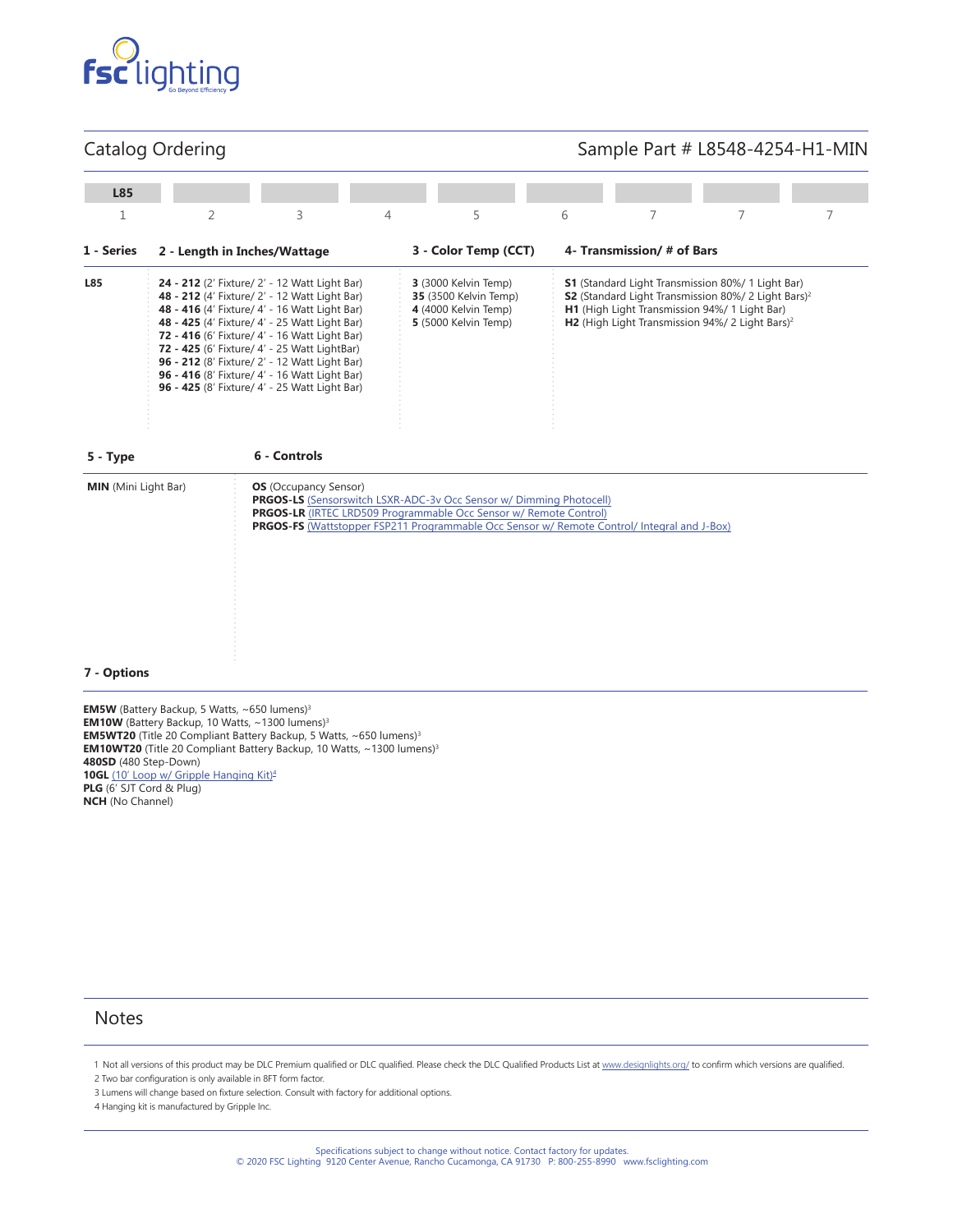# **Fsc**lighting

# Photometric Data **Physical Characteristics**

L8548-42534-H1-MIN Tested in accordance to IESNA LM-79

# **Zonal Lumen Summary**

| Zone       | <b>Lumens</b> | %Luminaire |
|------------|---------------|------------|
| $0 - 10$   | 113.98        | 3.18%      |
| $10 - 20$  | 324.10        | 9.04%      |
| $20 - 30$  | 484.25        | 13.50%     |
| $30 - 40$  | 573.08        | 15.98%     |
| $40 - 50$  | 586.56        | 16.36%     |
| $50 - 60$  | 532.11        | 14.87%     |
| 60-70      | 423.03        | 11.80%     |
| $70 - 80$  | 281.53        | 7.85%      |
| 80-90      | 147.73        | 4.12%      |
| $90 - 100$ | 73.83         | 2.06%      |
| 100-110    | 35.73         | 0.99%      |
| 110-120    | 9.54          | 0.26%      |
| 120-130    | 0.80          | 0.02%      |

# **Dimensions**

| <b>Version</b> | Depth  | Length | Width  | Weight  |
|----------------|--------|--------|--------|---------|
| 2FT            | 1.87'' | 24.0'' | 4.37   | $3$ lbs |
| 4FT            | 1.87'' | 48.0"  | 4.37'' | 6lbs    |
| 6FT            | 1.87'' | 720''  | 4.37'' | $9$ lbs |
| 8FT            | 1.87'' | 96.0"  | 4.37'' | 12lbs   |

# End View



# End/ Top Close-Up View



# **Polar Graph**



# Side View



# Bottom View



# Top View